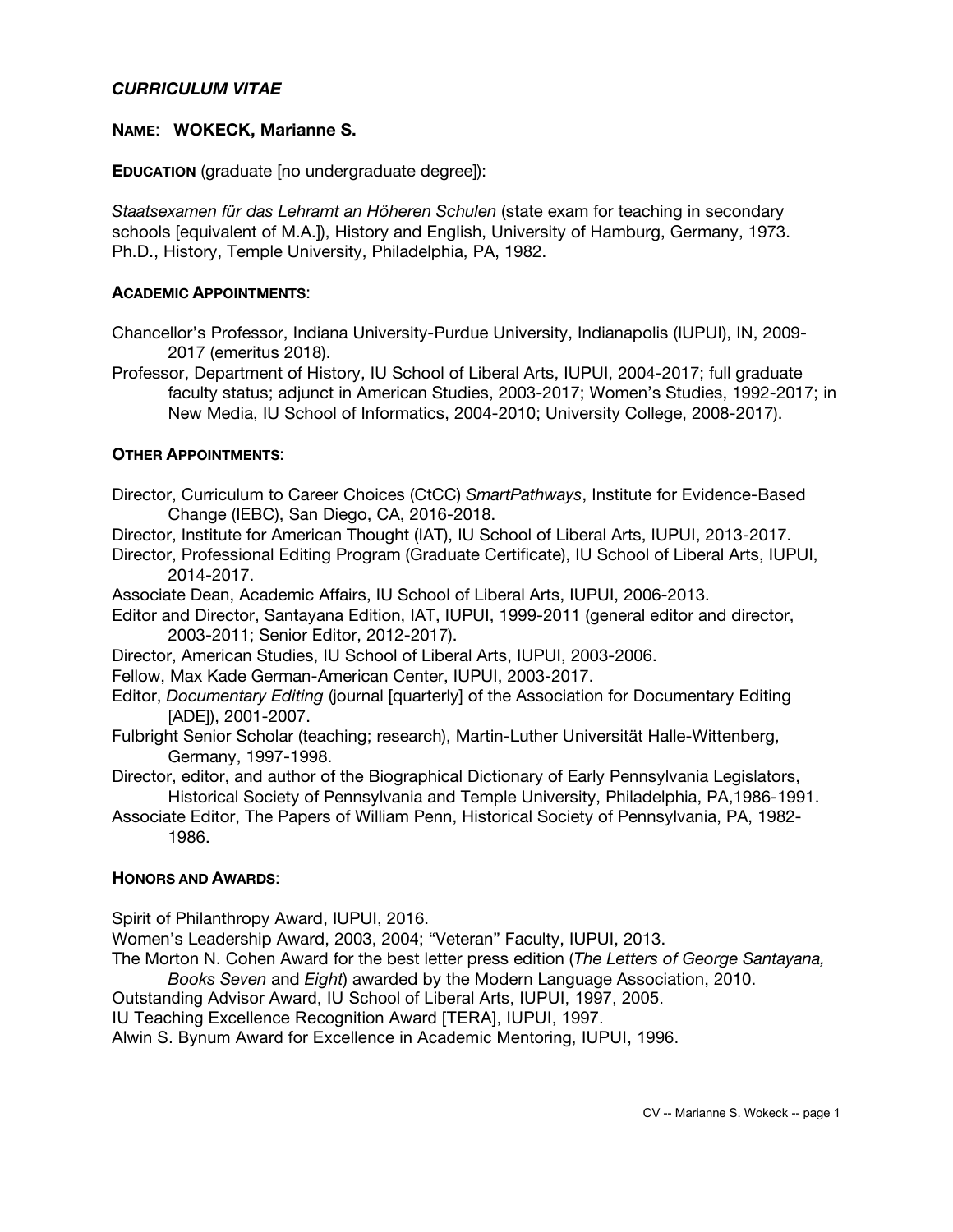### **GRANTS AND FELLOWSHIPS**:

- Albert J. Beveridge Grant for Research in American History, American Historical Association, 1982.
- Member of the first International Seminar on the History of the Atlantic World, 1500-1800 [= Andrew W. Mellon Foundation Grant], Harvard University, Cambridge, MA, September 1996.
- Summer Institute for Women in Higher Education Administration, Bryn Mawr College, Philadelphia, PA, June 2001.
- Indiana University Short-Term Faculty Exchange, Hamburg University, Germany, August 2001.
- Isaac Comly Martindale Fund Fellow, American Philosophical Society, Philadelphia, PA, November 2001.
- Andrew W. Mellon Foundation Resident Research Fellowship, Library Company of Philadelphia, PA, April 2002.
- David Library of the American Revolution, Research Fellowship, Bucks Co., PA, January-May 1994.
- National Endowment for the Humanities Travel to Collection Grant, 1985; 1992.
- National Endowment for the Humanities (Research Division, Tools), "Biographical Dictionary of Early Pennsylvania Legislators," 1986-1991.
- National Endowment for the Humanities (Research Division, Tools), critical edition of *The Works of George Santayana,* 2002-2010.

**PRINT AND ELECTRONIC PUBLICATIONS** (select; **\***indicates refereed works):

with a principle focus on research:

- **\***"The Flow and the Composition of German Immigration to Philadelphia, 1727-1775, *Pennsylvania Magazine of History and Biography* 105 (1981), 249-78.
- \*Editor, with Joy Wiltenburg, Craig W. Horle, and Alison Duncan Hirsch, *The Papers of William Penn,* Volume Three (1685-1700), Richard S. Dunn and Mary Maples Dunn, general editors (Philadelphia: University of Pennsylvania Press, 1986).
- \*Editor, with Craig W. Horle, Alison Duncan Hirsch, and Joy Wiltenburg, *The Papers of William Penn,* Volume Four (1701-1718), Richard S. Dunn and Mary Maples Dunn, general editors (Philadelphia: University of Pennsylvania Press, 1987).
- **\***Craig W. Horle and Marianne S. Wokeck, *Lawmaking and Legislators in Pennsylvania. A Biographical Dictionary,* Volume One: 1682-1709 [author and co-editor] (Philadelphia: University of Pennsylvania Press, 1991).
- **\***"Harnessing the Lure of the 'Best Poor Man's Country': The Dynamics of German-speaking Immigration to British North America, 1683-1783," *To Make America: European Emigration in the Early Modern Period,* editors Ida Altman and James Horn (Berkeley: University of California Press, 1991), 204-43.
- "Early Settlement and Peacetime Politics (1680-1750)," *A Guide to the History of Pennsylvania,* editors Dennis B. Downey and Francis J. Bremer (Westport, CT: Greenwood Press, 1993), 57-89.
- **\***"Capitalizing on Hope: Transporting German Emigrants across the Atlantic before the American Revolution," *Amerikastudien/American Studies* 42:3 (1997), 345-56.
- **\***"'The Desert Is Vast and the Sheep are Dispersed': Muhlenberg's Views of the Immigrant Church," *Henry Melchior Muhlenberg: The Roots of 250 Years of Organized Lutheranism in North America*, editor John W. Kleiner (Lewiston, NY: Edwin Mellen Press, 1998), 85- 106.

**\****Trade in Strangers: The Beginnings of Mass Migration to North America* (University Park, PA: